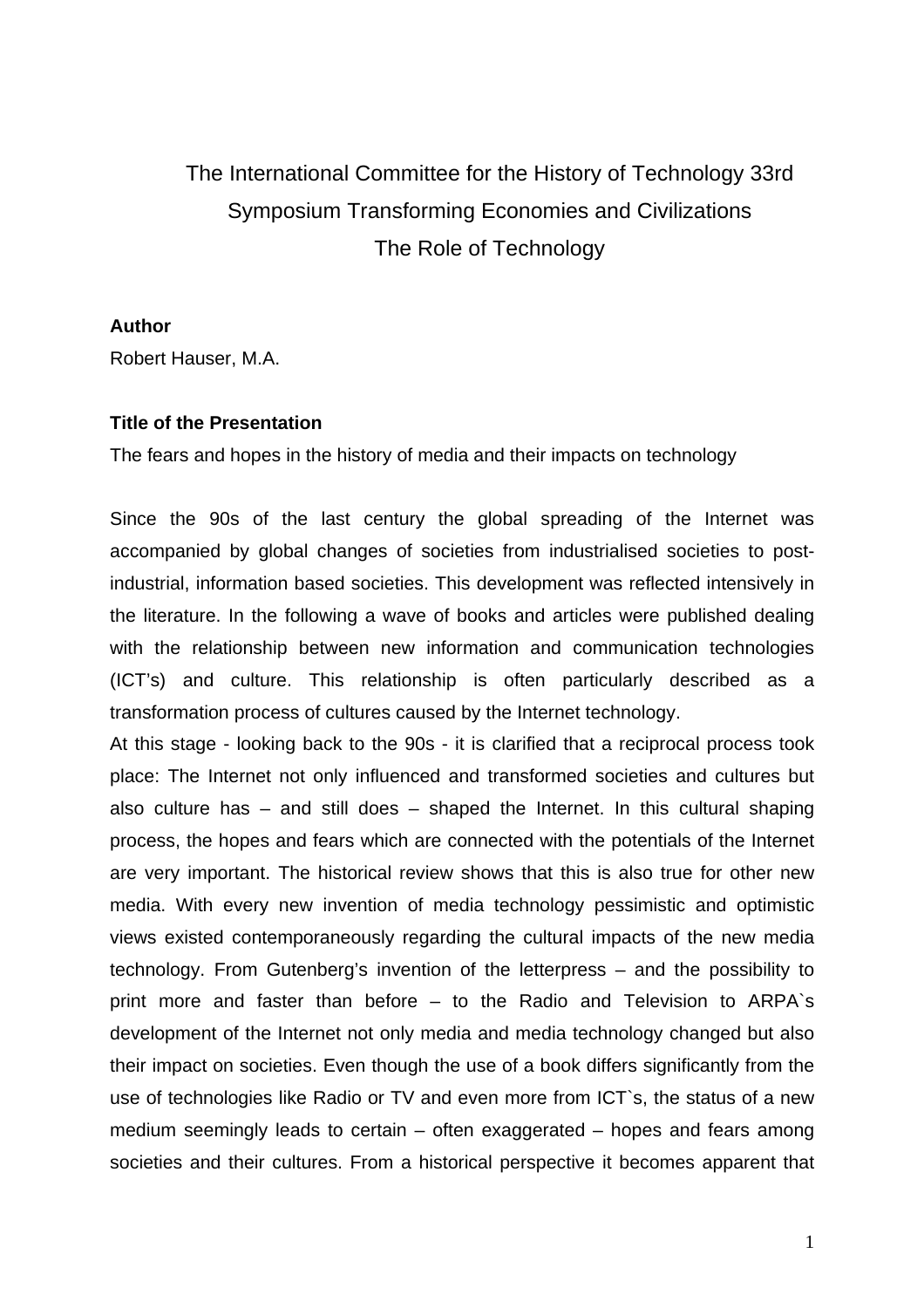both views in their extreme versions were wrong. Neither the pessimistic fears nor the optimistic visions could be confirmed.

In my presentation I will outline the cultural genesess and funktion of these optimistic visions and pessimistic fears concerning new media. The emergence of new technologies seems to lead automatically to cultural expressions in terms of hopes and fears. This can be seen as the initiation for a necessary communication process among a given culture. This process forces the society to deal with the new technology. Due the reflection on these communication processes and through installing specific social practices for using these new technologies cultur plays an important role. On the contrary, due to social practices, media technology is culturally shaped in the long run. In my presentation I will give you an short overview over the development of media. Furthermore I will show different aspects of cultural impact in the process of adopting new media technologies into society.

### **The Letterpress**

The Letterpress invented by Johannes Gensfleisch zur Laden zum Gutenberg in 1448. With the invention and upcoming of the printing press Europe encountered its first phase of mass consummation<sup>[1](#page-1-0)</sup>. The printed alphabet in combination with Gutenberg's letter press transferred spoken language in a visualised code which was easy to distribute and could easily transported $2$ . Printed books were by this the first uniformed, repeatable and serial production items. By that they initiated the modern price system, and created the paradigm of a uniform consume product. They changed the academic World by providing cheaper, more and better transportable knowledge, which could be afforded by more people then before. Furthermore, the transportable format of the book gave rise to a more individualistic society<sup>[3](#page-1-2)</sup>. One of the first books printed by Gutenberg was the Bible. Between 1452 and 1454 he printed ceveral hundred Bibles. That gave more people of his time the possibility to study the Bible by themselves. That evolution broke monopolist powers of libraries as institutions and by that the power of their privileged users the clerics and the [aristocracies](http://www2.dict.cc/?s=aristocracies) in the long run<sup>4</sup>. They, of course, knew that this meant the end of their

<span id="page-1-0"></span><sup>1</sup> See Marshall McLuhan, The Gutenberg Galaxy (University of Toronto Press, 1962), 190.

<span id="page-1-1"></span> $2$  Ibid., 219.

<span id="page-1-2"></span> $\overline{\phantom{a}^3}$  Ibid., 206.

<span id="page-1-3"></span> $4$  Ibid., 206.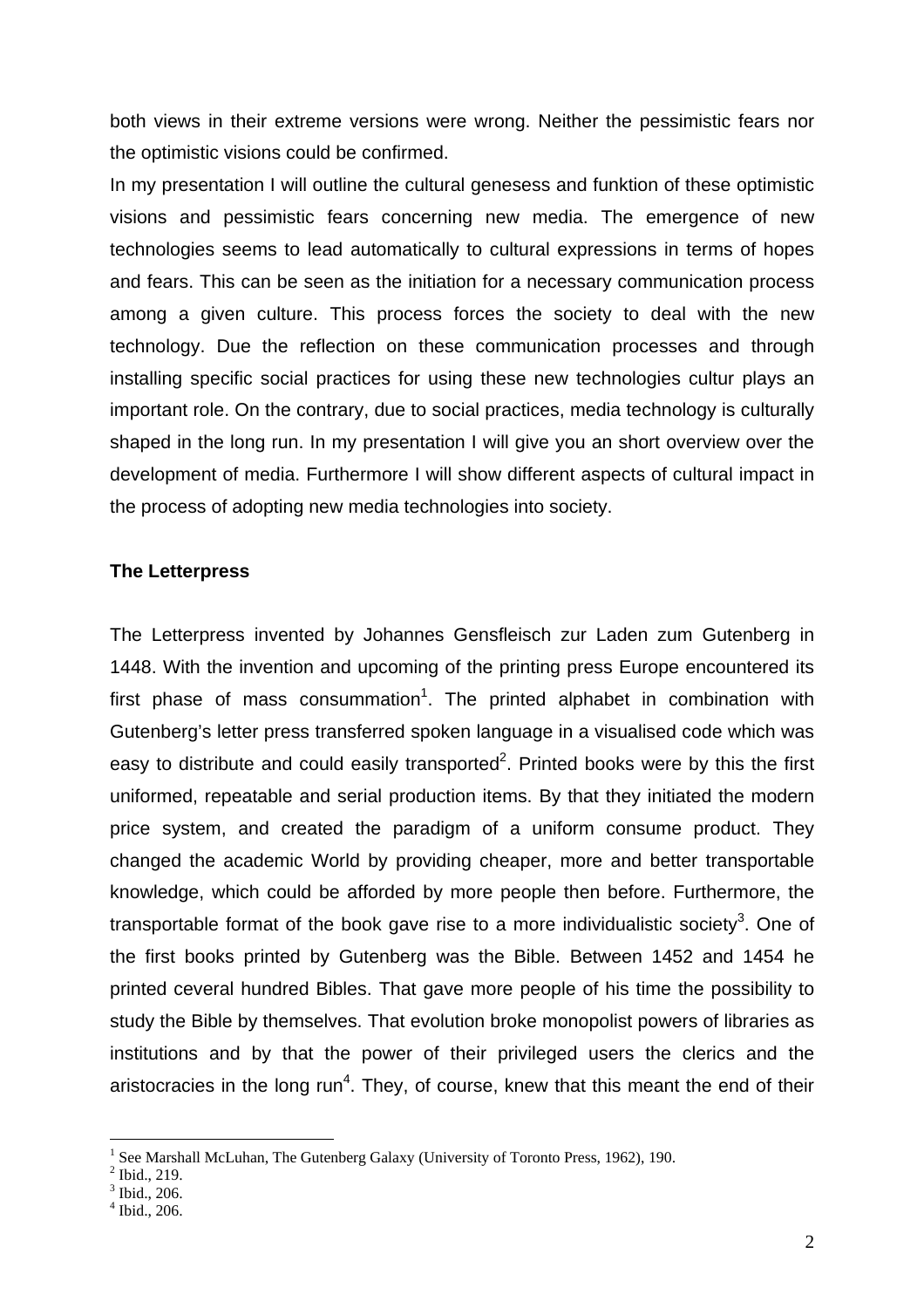monopole of knowledge and tried to stop that process. At the beginning the book production was a huge risk and needed markets which had to be as big as possible if it should not fail. The book and the book market were therefore from the beginning on related with mass production and mass selling. To keep control over the markets the church in cooperation with the aristocracies inserted a new passage in the Bible saying, that it is a sin to own more money than one can spend by himself. This meant a direct attack against the upcoming class of trading people and the establishment of markets. The prohibition of the Catholic Church to translate the Bible in profane languages can also be seen as a measure to keep control over knowledge because at that time only few people could read and understand Latin or Hebrew. Translating the Bible like Luther did, opened the Bibles contend to a much larger audience.

## **Electricity**

1

The next wave of hopes and fears emerged with the invention of electricity. When Edison's generator was coupled with Watt's steam engine, large scale electricity generation became a practical proposition. His improvements to steam engines were patented over a period of 15 years, starting in 1769 and his name was given to the electric unit of power, the Watt. The powers of the electron evoked hopes and fears related to these new powers. "Electricity was embraced as a transformative force, one that promised freedom, democracy, and, by implication, enlightenment."<sup>[5](#page-2-0)</sup> When this new technologies began suffusing the public imagination from the mid-nineteenth century on they appear to support the claims of the spiritualist mediums such as talking to the dead. These fantasies of supernaturally enhanced cultural transmission of electricity emerged sharply in the literature of that time, for example in Mary Shelley's Frankenstein, reverberating between the poles of physical research and science of the occult $6$ . People at this time, inspired by the experiments of the Italian scientist Luigi Galvani, believed in the coherence between electric energy and "nervous energy" or the divine "spark of life". Galvani's experiments concerning the electricity and muscular motion, performed in public on criminals and amputated

<span id="page-2-0"></span><sup>&</sup>lt;sup>5</sup> Marita Sturken and Douglas Thomas, Technological Visions and the Rhetoric of the New," in Technological Visions: The hopes and fears that shape new technologies, ed. Marita Sturken, Douglas Thomas, Sandra J. Ball-Rokeach (Philadelphia: Temple University Press 2004), 3.

<span id="page-2-1"></span><sup>&</sup>lt;sup>6</sup> See Parmela Thurschwell, Literatur, Technology and Magical thinking, 1880-1920 (Cambrige University Press 2001), 3.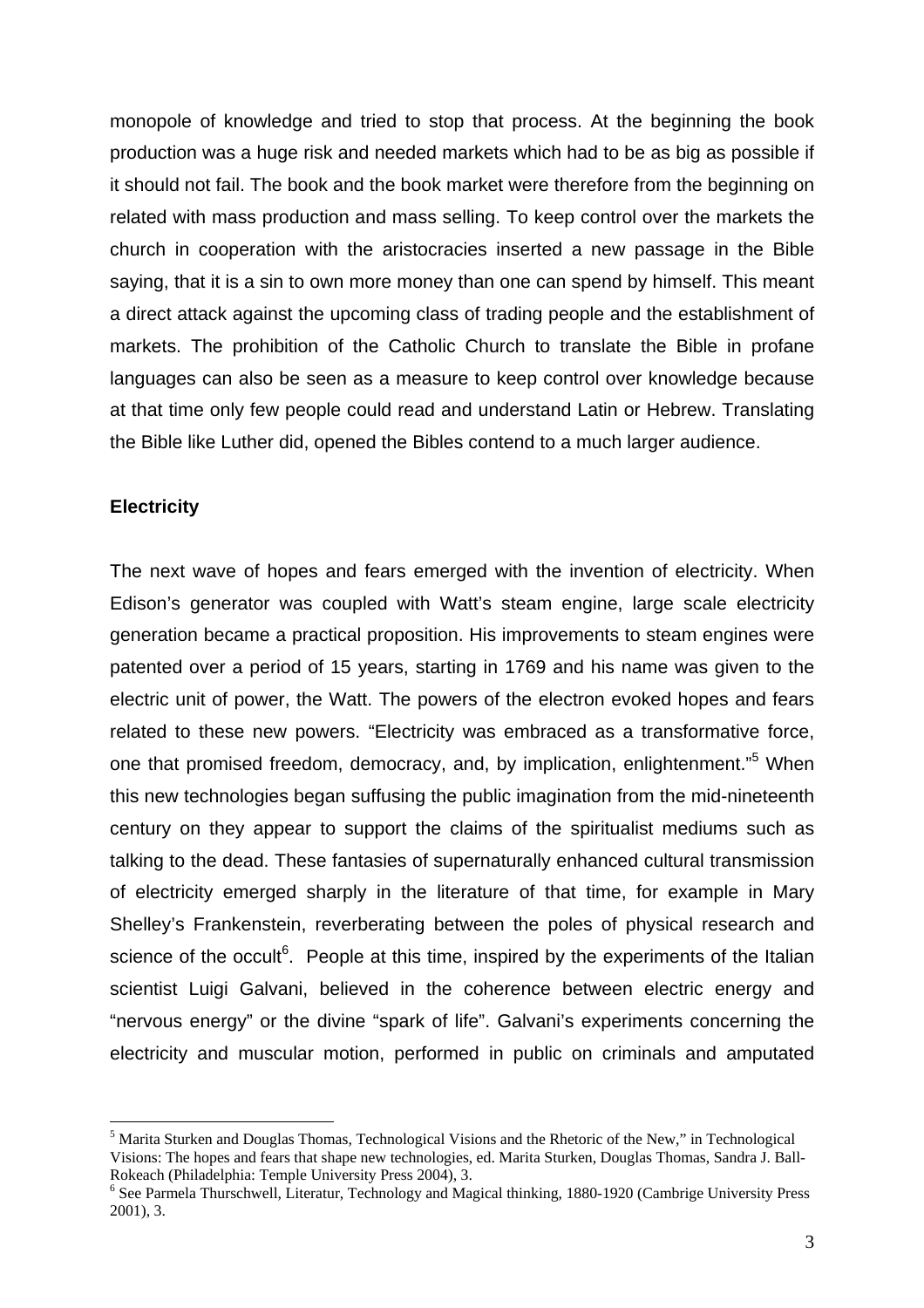limbs, left a strong impression on the people of that time. Electricity was shown as supernatural force strong enough to overmaster even death.

**Telegraph and Telephone:** New Technologies are often seen as toys in the beginning

 In [1844](http://en.wikipedia.org/wiki/1844), Samuel Morse sent the first message of any distance by Telegraph – about 40 miles which stated  $-$ "What hath God wrought!".<sup>[7](#page-3-0)</sup> By this he invented the first long distance, instant communication system the world has known. But the people of his decade did not realise the tremendous breakthrough this technology meant to mankind. At the beginning Morse had trouble convincing anyone to invest in his telegraph. He spent five years "lecturing, lobbying, and negotiating" before he finally convinced the US Congress to pay for the construction of the first telegraph line<sup>[8](#page-3-1)</sup>. Even when it was operating he had difficulties finding customers interested in using it. The spiritualistic movements which believed in power of electricity came to a renaissance in the beginning of the  $19<sup>th</sup>$  century. Especially in North-America some spiritual movements evoked nearly to Morse´s invention of the Telegraph. One very famous was the case of the Fox family called the "Rochester knockings". In the night of March 31 in 1848 the Fox family happened to hear knockings or rappings which they believed came from a ghost or a spirit who tried to communicate with the livings. "Within a decade, the movement would attract thousands of avowed believers, souls searching for spiritual truth who now turned to the century's other most remarkable telecommunication device – the clairvoyant medium.<sup>[9](#page-3-2)</sup>" The adherents of spiritualism basically believed the dead were in communication with the living through mediums who channelled the messages. "Significantly, from the earliest moments of the movement, spiritualists associated the powers of mediumship most closely with woman, and especially teenage girls."<sup>10</sup> Later on the movement expanded into a national and international phenomenon that assumed many forms and believes. For the people of the mid nineteenth century talking with the dead trough knocks and

<span id="page-3-0"></span> $<sup>7</sup>$  Lewis Coe, The Telegraph. A History of Morse's Invention and Its Predecessors in the United States (North</sup> Carolina 1993), 32.

<span id="page-3-1"></span><sup>&</sup>lt;sup>8</sup> See Brian Winston, Media Technology and Society. A History: From the Telegraph to the Internet (London 1998), 27. 9

<span id="page-3-2"></span> $9$  Jeffrey Scone, "Mediums and Media," in Technological Visions: The hopes and fears that shape new technologies, ed. Marita Sturken, Douglas Thomas, Sandra J. Ball-Rokeach (Philadelphia: Temple University Press 2004), 49.<br><sup>10</sup> Ibid., 51.

<span id="page-3-3"></span>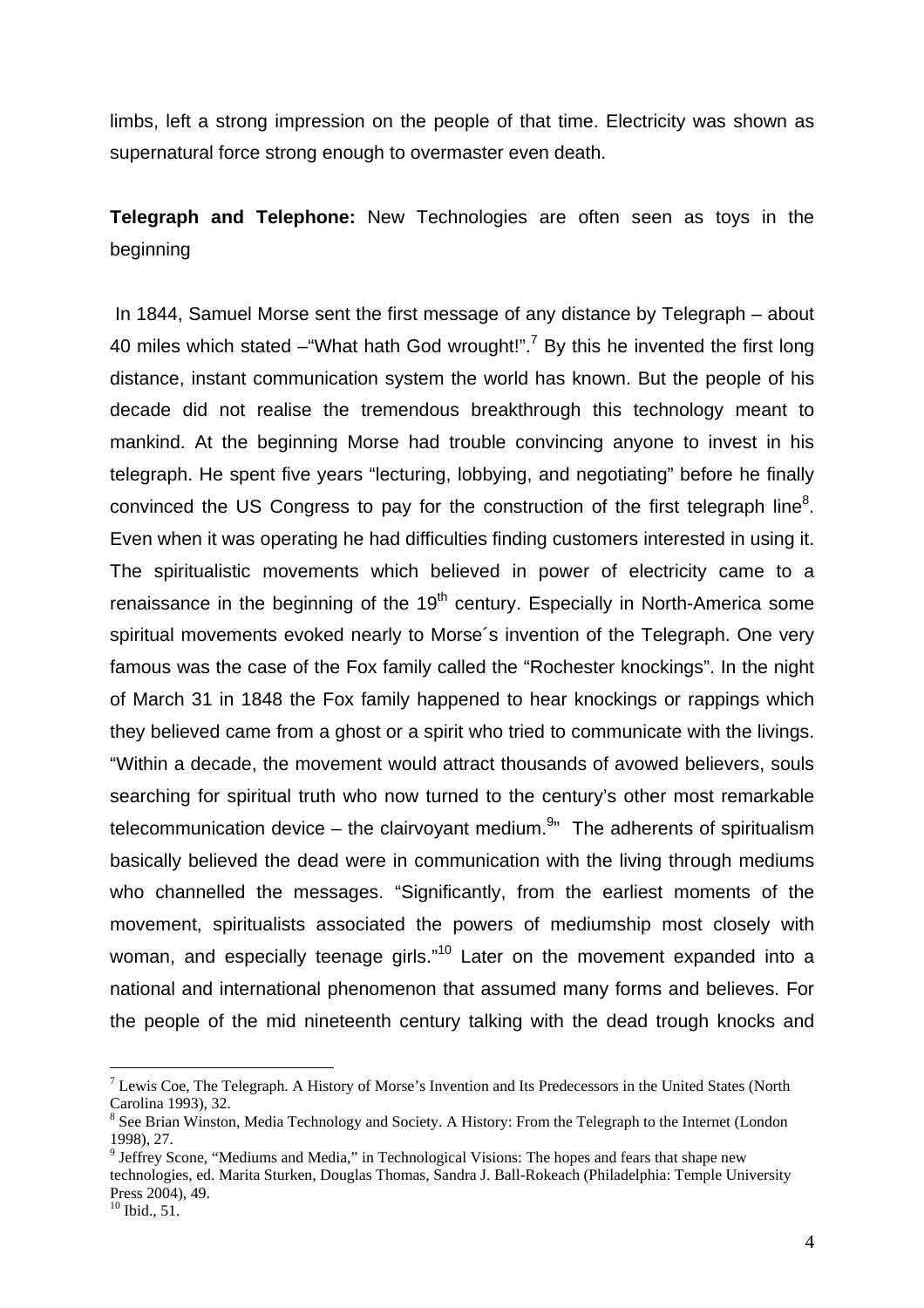raps, was only slightly more miraculous than talking with the living about distances trough clicks produced by Morse`s Telegraph.

In 1876 Alexander G. Bell demonstrates the first [telephone.](http://jefferson.village.virginia.edu/albell/homepage.html) Likewise Morse he could not find anyone to buy it. A short intern note by the Western Union in 1876 states: "The 'telephone' has too many short-comings to be seriously considered as a means of communication. The device is inherently of no value to us."<sup>11</sup> When Bell offered his patent of the telephone to Western Union they refused it. Consequently, AT&T was formed to commercialize the telephone, and by the time Western Union realized the potential of the telephone, it was too late. AT&T had built up specific expertise that Western Union couldn't replicate. AT&T ended up purchasing Western Union. Concerning the fears and hopes connected wiht these two inventions they came up quite late as the technologies had already created a marked. Both inventions held out the promise of previously unimaginable contact between people and suggested that science could help annihilate distances that separated bodies and minds from each other. This connection between innovative Technologies of communication and intimate bonds between people seemed to help intimacy to take on new, distinctively modern forms. The desires invested in the promise of communication technologies, imbued with religious associations, have thus been particularly over determined, precisely because of their capacities to connect people across distances and to create new forms of mobility. Although the Telephone was a huge economical success people had their problems with that way of communication. In the first world war the importance of the telephone was increasing but people were still suspicious of the telephone. Some people accused the telephone for being guilty for the market crash in 1929. Without the technology of the telephone these panic-sells of stocks at the black Friday would not have been possible in such amounts. During and after world war II the importance and significance of the telephone is even more increasing but still it was proscribed discuss or to talk about certain things on the telephone. The German lexicon of behave from 1954 tells us: never answer [announcement](http://www3.dict.cc/?s=announcement) [of](http://www3.dict.cc/?s=of) marriage, birth or death on the telephone! The Telephone was seen as a rather cold and impersonal way of communication.

At first, both inventions where seen as toys without any value. In the case of the telephone for example we have a

<span id="page-4-0"></span><sup>&</sup>lt;sup>11</sup> Douglas F. Aldrich, Mastering the digital Marketplace (New York 1999), 79.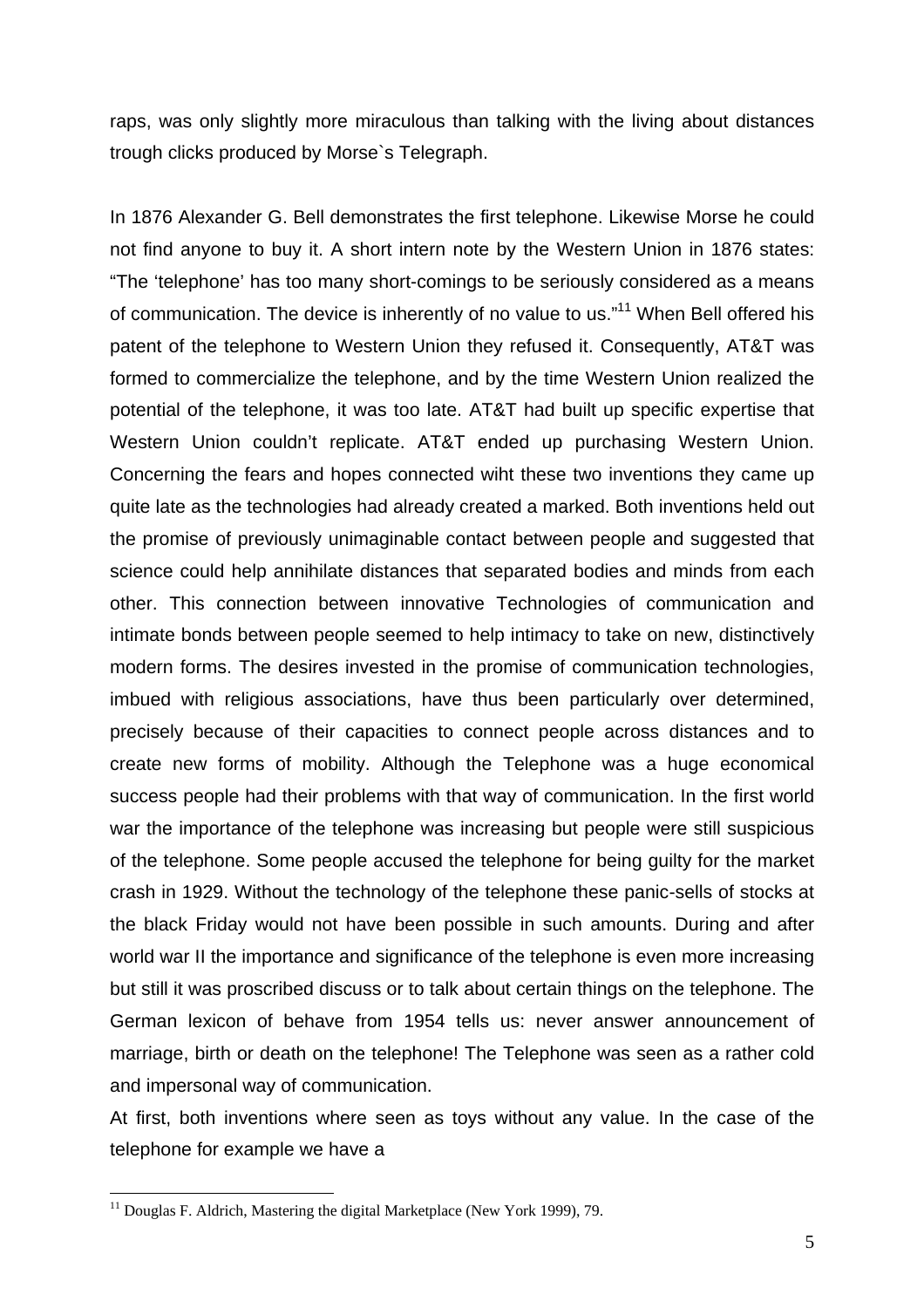#### **The Video-Telephone:** The Failing of new technology

In contrast to the latter presented technologies which were successful, although they could not fulfil all expectations, their have also been technologies that where fully functioning and offered similar opportunities, but were refused by the customers. One of these promising technologies was the Video-Teleophone.

Jules Verne and other visionary people dreamt of a visualised Telephone. At the Berlin Radio Show (Funkausstellung) in august 1934 the first Video-Telephone was presented by connecting two video cabins one in Berlin and one in Munich. It was the first device that combined the functions of telephone and television; a phone with a screen. The Video-Telephone by than called Telephot, was invented by German Pioneers in the field of radio technology like Manfred von Ardenne and institutions like Deutsche Reichspost. The Telephot was technically working, although quality of sound and image was quite low. It worked like that: the costumer was sitting in enlightened cabins and starring on a white screen of glass where you could see the portrait of your telephone partner divided in 90 lines (provided by a Nipkow disk). You could talk to him through a common Telephone and see him talking at the same time. This, for that time quite sophisticated service was offered by the Reichspost as regularly service by a connection between Berlin and Leipzig from 1936 and in 1938 also between Munich and Hamburg. In 1939 with the beginning of World War II the military needed all the capacity of the connection cables and the service was cancelled. But even as the service was regularly available only few people used it after the first euphoric reactions in the starting of the service where cooling down. The service was not even expansive; it cost double the price of a local call with normal telephone. But for most people it was to inconvenient to left their houses and go to one of the two cabins that where installed at the main post offices, just to see a few flickering pictures. They rather stayed at home and used there normal home phones without video. And even nowadays in the year 2006 we don't really have Videophones, although I had a Cellphone which had an extra camera installed for that purpose I never used it or even tried it out. This little Episode shows us the importance of culture if a technology is not welcome by the people of a given culture it has no chance.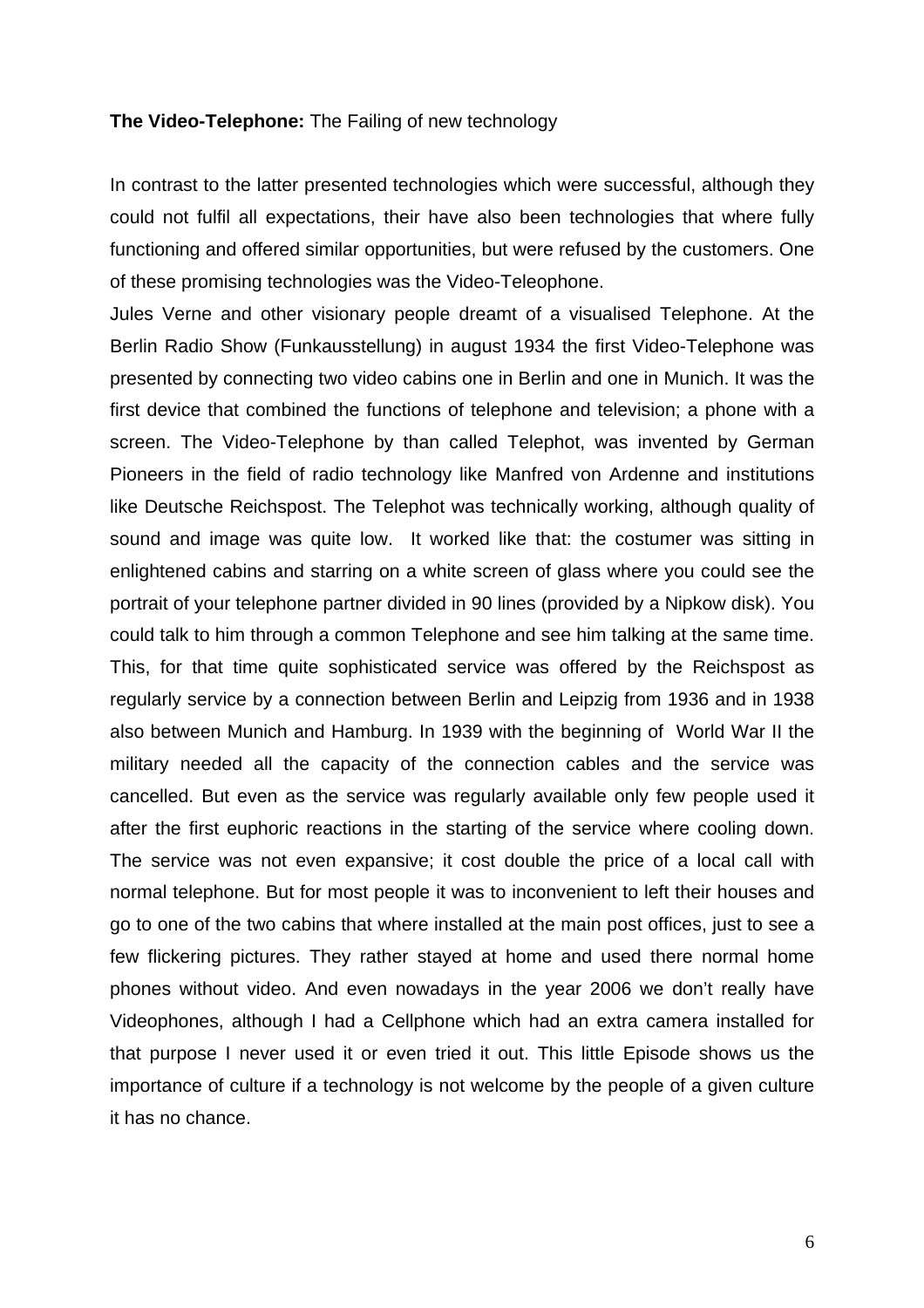## **Comic Strips:** "The Medium is the Message" (Marshall McLuhan)

Comic Strips caused another wave of fear at Americas society in the 30s.

According to many experts, the precursors to modern comics were the satirical works of artists like Rudolph Töpffer, Wilhelm Bush, [Christophe,](http://clk.about.com/?zi=1/XJ&sdn=inventors&zu=http%3A%2F%2Fwww.lambiek.net%2Fchristophe.htm) or Angelo Agostini (first Brazilian comic artist). Although I guess the ancestors of these caricatures have been originally ironical paintings series from Japan or even Egyptian drawings. However Around 1900, the terms "comics" and "comic strip" came into common use in the United States. It named the strips of pictures being printed in magazines and newspapers at that time which were all funny or comic. At first newspaper comic strips were called "the funnies" and later the term comics became more popular. Early American comic books were often collections of reprints of newspaper comic strips. Manny of these comic strips at this time was not made for children but adult readers of those newspapers and by that they where not only funny or ironical but also often quite rude or even brutal. Actually these Comics were more brutal then every other content in any other media of this time except maybe the Bible. So this was the first confrontation for consumers with violence in media. Soon there could be heard critics about these Comics, stating that they were bad for people, especially for children and for society in general. These critics started even to blame Comics for increasing violence and criminality in the American society of the 30s and 40s. As McLuhan puts it: even the stupidest prisoner could moan: "That Comics made me doing this."

And this is another point which we often don't make clear enough to ourselves. Every new Medium needs new culture and social techniques to handle it properly, we have to learn how to use them. McLuhan gives us a good example on that. When missionaries or sanitaries tried to use movies for education purposes in Africa, they recognised quite early that their African auditory had a different perception of these movies. They where not able to follow the whole plot of the movie they just recognised separated scenes, like a chicken for example that was not really part of the plot but running in the background of the movie all the time up and down. When they were ask afterwards what they had seen in the movie the answer was: "We saw a chicken". When they where ask if they had seen the man which the story was actually about and what he was doing; he was draining pools, picking up all empty tins and putting them away, (to minimize the chances of being infected by bad water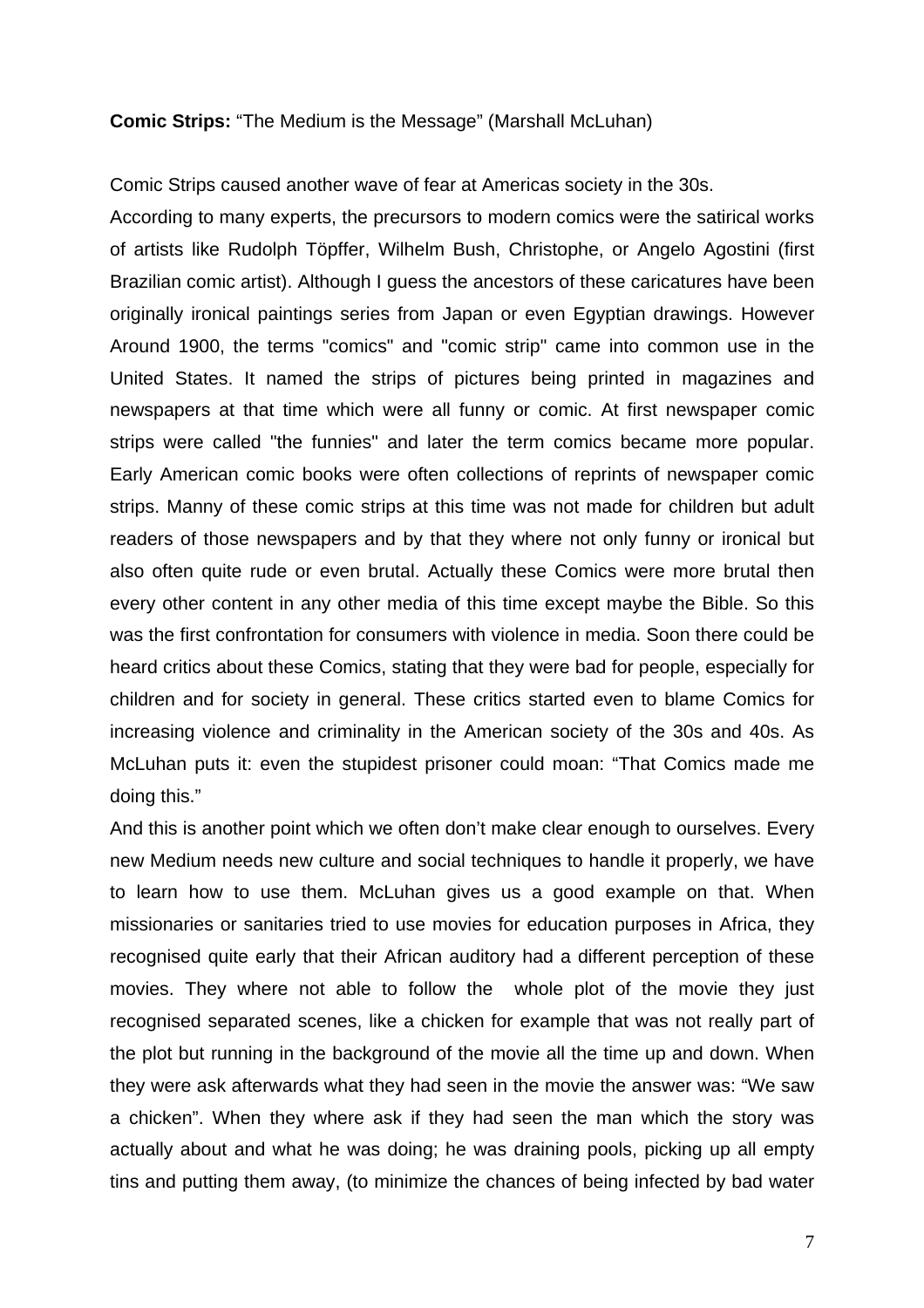and reducing brood places for insects) it appeared that they had seen the man but couldn't made a whole story out of it, they hadn't seen a whole frame, they had inspected the frame for details. This is because a sophisticated audience, an audience that is accustomed to the film, focuses a little way in front of the flat screen so that you take in the whole frame. In this sense a film or even a picture is a convention. One have to look at the picture as a whole first and this African people did not do that because they were not accustomed to pictures. When presented with a picture they began to inspect it, rather like a scanner and go over it very rapidly. So McLuhan uses this as an evident that Literacy gives people the power to focus a little way in front of an image so that we can take the whole image or picture at a glance. Non-literate people have no such acquired habit and do not look at objects in our way. Rather they scan objects and images as we do the printed page, segment by segment. Thus they have no detached point of view, they are wholly with the object and go empathically into it. The eye is used, not in perspective but tactually, as it were. (McLuhan: The Gutenberg Galaxy, S. 36-37)

The difficulties these natives had with films help us to see that every media needs a special convention or habit to fully understand and to sense it properly.

**Television:** the fears of mind control by radio waves and television

On Sept. 7, Farnsworth transmitted his first successful electronic TV images in San Francisco. In its first incarnation, television was primarily marked as a family activity. One of the most watched political events in the United States at mid-century, the Army-McCarthy hearings coincided with the early period of the reception and evaluation of television as a force in society. Although optimistic rhetoric often attends the rise of new technologies, worries and fears about the power of television pervaded coverage of the hearings. The popular press expressed concern that Edward R. Murrow and Joseph McCarthy exercised unrivalled control over television viewers. Murrow and McCarthy became condensation symbols in a new struggle over control of the airwaves, and their highly publicized standoff established discursive rules for thinking about the power of audiences, journalists, and politicians.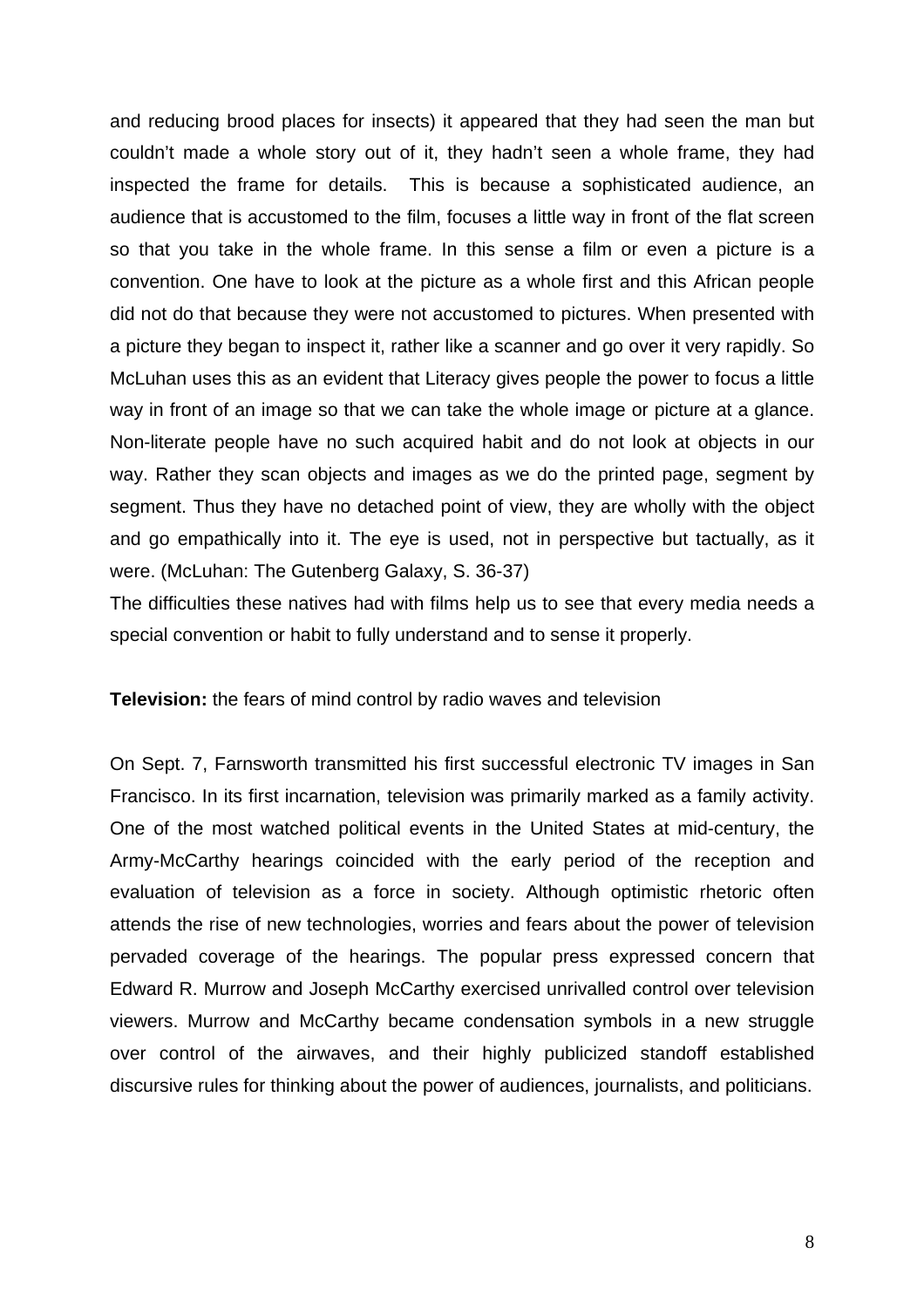#### **Computer, Internet:** The same fears again and the a historical aspect

The first famous [microcomputer](http://en.wikipedia.org/wiki/Microcomputer) was developed by [Ed Roberts](http://en.wikipedia.org/wiki/Ed_Roberts_%28computers%29) he and a few friends founded in his garage [Micro Instrumentation and Telemetry Systems](http://en.wikipedia.org/wiki/Micro_Instrumentation_and_Telemetry_Systems) [\(MITS\)](http://en.wikipedia.org/wiki/MITS) The [MITS](http://en.wikipedia.org/wiki/Micro_Instrumentation_and_Telemetry_Systems) Altair 8800 was a [microcomputer](http://en.wikipedia.org/wiki/Microcomputer) design from [1975](http://en.wikipedia.org/wiki/1975), based on the [Intel 8080A](http://en.wikipedia.org/wiki/Intel_8080) [CPU](http://en.wikipedia.org/wiki/Central_processing_unit). Sold as a kit through [Popular Electronics](http://en.wikipedia.org/wiki/Popular_Electronics) magazine, the designers intended to sell only a few hundred to hobbyists, and were surprised when they sold over ten times that many in the first month. Today the Altair is widely recognized as the spark that led to the [personal computer](http://en.wikipedia.org/wiki/Personal_computer) revolution of the next few years: The [computer bus](http://en.wikipedia.org/wiki/Computer_bus) designed for the Altair was to become a [de facto](http://en.wikipedia.org/wiki/De_facto) standard in form of the [S-100 bus](http://en.wikipedia.org/wiki/S-100_bus), and the first programming language for the machine was [Microsoft](http://en.wikipedia.org/wiki/Microsoft)'s founding product, [Altair BASIC.](http://en.wikipedia.org/wiki/Altair_BASIC) In 1969 the first network connection between two mainframes between UCLA and the Stanford Research Institute is established; the ARPNET was born. The Internet is not an invention of one person but has developed quite organically. The history of the Internet and especially the representation of that history in to days science literature shows perfectly the ahistorical framework in which technology has been understood. One could argue, in fact, that discussions about technology have been ahistorical throughout history. One good example for this, is the history of the Internet. In many books and article's one can read the myths' about the developed of the Internet to provide a function able communication system in the case of a nuclear strike in the cold war, and by this it had in the first place military characteristics and purposes. So tells us for example in Manuel Castells in his famous book "The Rise of the Network Society" and many others. Not earlier then in 1996 a book was published that documented the invention and development of the Internet technology by interviewing the people who were involved in that project. The book "Where Wizzards stay up late. The Origins of the Internet" was the first approach to examine the history of the interned beyond the legends and myth that were circling through the Internet and published by newspapers and several books. The truth is that the ideas that lead to the Invention of the Internet had never been military. Although it was at first funded by the ministry of defence (ARPA) it was from the beginning on conceptualized for science purposes. The idea was to connect computers or mainframes – which were at this time very expansive – to a communication network to have more calculating power and to enlarge the efficiency of the few computers that existed at this time. These few mainframes were primarily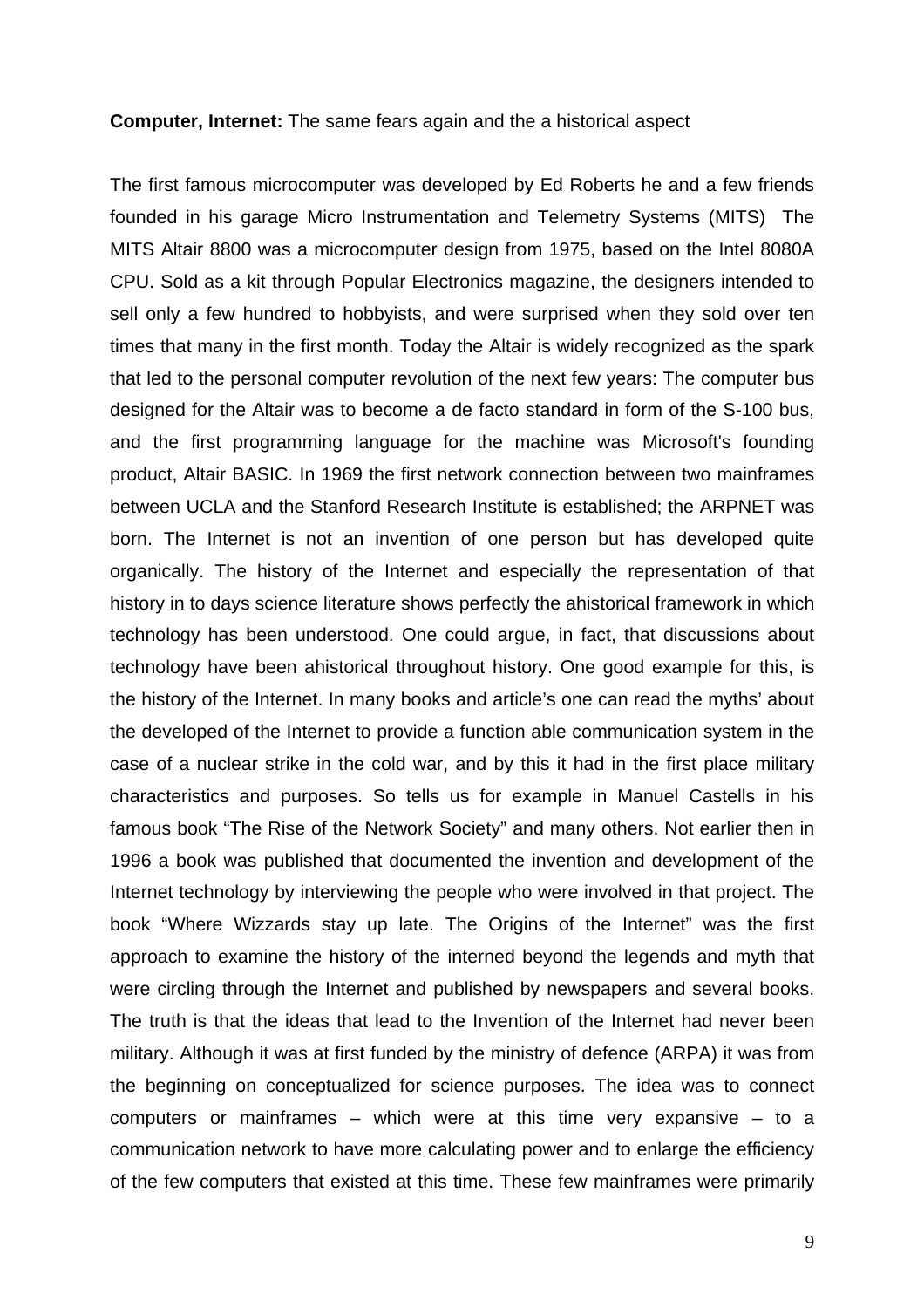located and used by Universities the established network connection allowed sharing their power with other Universities or institutions. Yet, the history of the Internet is infinitely more complex and specific to its time. As it can be seen on this example, history matters in very important ways to a clearer understanding of technological change.

Concerns about the impact of the Internet on users, for instance, echo those that greeted the telegraph, telephone and television. When, for instance, the 1996 Communications Decency Act, an act that was in clear violation of the first Amendment, passed in the U.S. Congress because of political hysteria about pornography on the Internet, it was an echo of congressional hearings in the 1950s about television causing juvenile delinquency.

The internet, prognosticators stated, would solve the long-standing problems of education, make bureaucracies function better, create a global community through increased connectivity, empower the disenfranchised, and forever alter the roles of consumer and producer. Further on the term cyberspace was created which was a metaphor of new land, new space and new opportunities like cybersex. The darker fantasies about its capacity to transform human relations converged in news stories about the Internet portrayed as dangerous world in which criminals and paedophiles took advantage of trusting users, government and corporations slowly eroded privacy and freedom; the media proclaimed correlations between Internet use and higher rates of depression and social isolation. Critics in Sociology and Psycho analytics predicted intellectual and social poverty of long time Computer-users leading to the rise of a computer-nerd society. The ahistorical aspect of technological visions means that many of the fears and hopes borrow from the history of anxieties about life in modern society, yet presented as if they were new and unique. This hopes and fears presented without that historical context may lead not only to a kind of media frenzy, but also to specific kinds of restrictive and often misguided policy making. Ignoring the historical dimension of hopes and especially fears prevents us from the possibility to learn from history.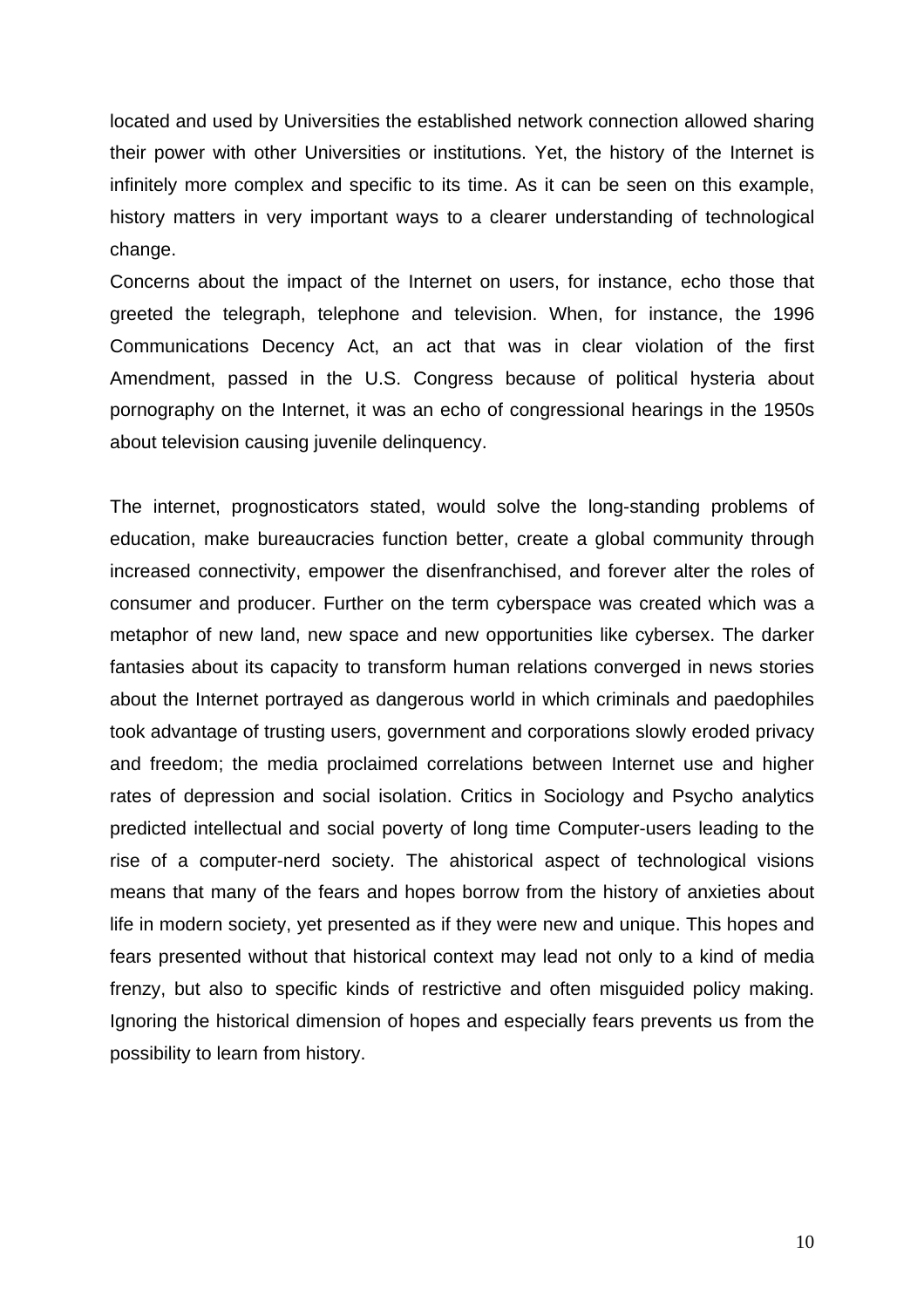## **Short Summary:**

As I have shown so far there are lots of impacts between technologies, societies and their cultures.

- First of all we have seen that new technologies have to create their own market. At the beginning they have to struggle against traditional technologies and social or cultural practices of doing things. In the first place they have created needs an desires and in the second place markets; regarding the desires it meant not only consumer desires but also social or cultural ones like for instance communication over long distances.
- One rule seems to be that only technologies have a chance to create new needs and desires if there is a society and a culture that is ready for these new technology and embrace them. So it seems that one way cultures can shape new technologies is by the decision of consumers to buy a new technology or not. Remember the early problems with the establishment of the telegraph and the telephone. This consumer decision is correlated with the desires of the contemporary society.
- The next big topic was the special reception character of each medium. McLuhan's example of the African natives and their problems understanding photographs has shown that his thesis "The Medium is the Message" seems to be true. Every new medium needs special forms of perception which have to be trained or at first developed by the users of these new technologies. This means people have to learn new social and cultural practices or expertises to handle new mediums completely.
- The latter presented topic encompasses that often the historical context was neglected in the social discourses about new technologies.
- And the last and overall topic; the fears and hopes being uttered by the upcoming of new technologies are always almost the same (which is connected to the three latter points).

By reviewing these five mentioned topics it becomes quite clear that most of the positive and negative visions – and by that the hopes and fears – are not directly linked to new technologies. Instead it seems that technological development is one of the primary sites (spaces) through which a given society can chart the desires and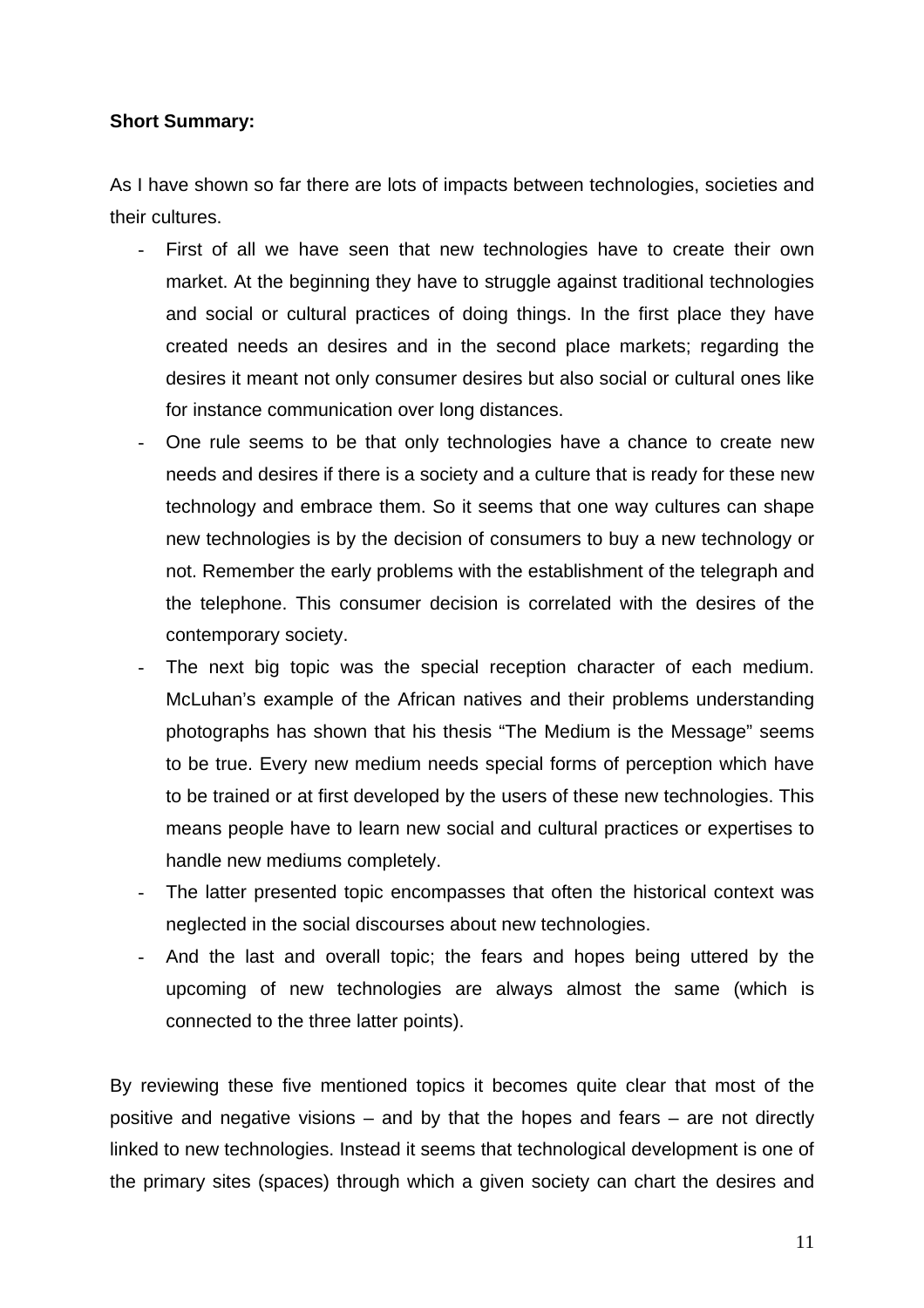concerns of a given cultural context and the preoccupations of particular moments in history. The hopes and fears which we could find at any times especially these connected to new media technology seem to be imagened solutions for deeper problems of a given society in a special historical context. Ironically, this relentless optimism in new communication technologies creates an endless circle of disappointments, since no new technology fulfils such expectations.

Visions of technology have a long history of such binary thinking.

**The question is now**, why are emergent and new technologies the screens onto which our cultures project such broad array of social concerns and desires? And why is technology the object of such unrealistic expectations? The belief that, communication technologies can promote human connectivity is coupled with the fear that actual human connection has been irretrievably lost (neighbours, family etc.) could be one reason.

**Technological change is popularly understood as irreversible**. Once a technology is used, it is imagined that its effects can be undone. According to these narratives it would seem there is no turning back, from the first moment of contact with new technology. For example the fear of children's contact with computers, and by that the capacity of that computer to transform children into something/someone else, or, in the least, to provide them with experiences, good and bad, that change them in unalterable ways. Furthermore, by creating new needs and desires new media technologies often convey a shift from former traditional ways of doing things and the new possibilities offered by that new technologies. This causes automatically a sense of loss which leads to strong anxieties concerning the impact of new technologies on connectivity communication and community. New communities are continually made possible by the innovations of new communication technologies, yet as these new communities form fears surface that these new communities will undermine existing networks of connectivity, the family, friends or the neighbourhood. Since the impact of communication technologies is often understood as irrevocable, these concerns are magnified.

## **That sense of loss may form one basis for the power awarded technology in technological visions.**

The visions of technologies as life-transforming, in both transcendent and threatening ways, have been reiterated and uttered again and again throughout history, from the